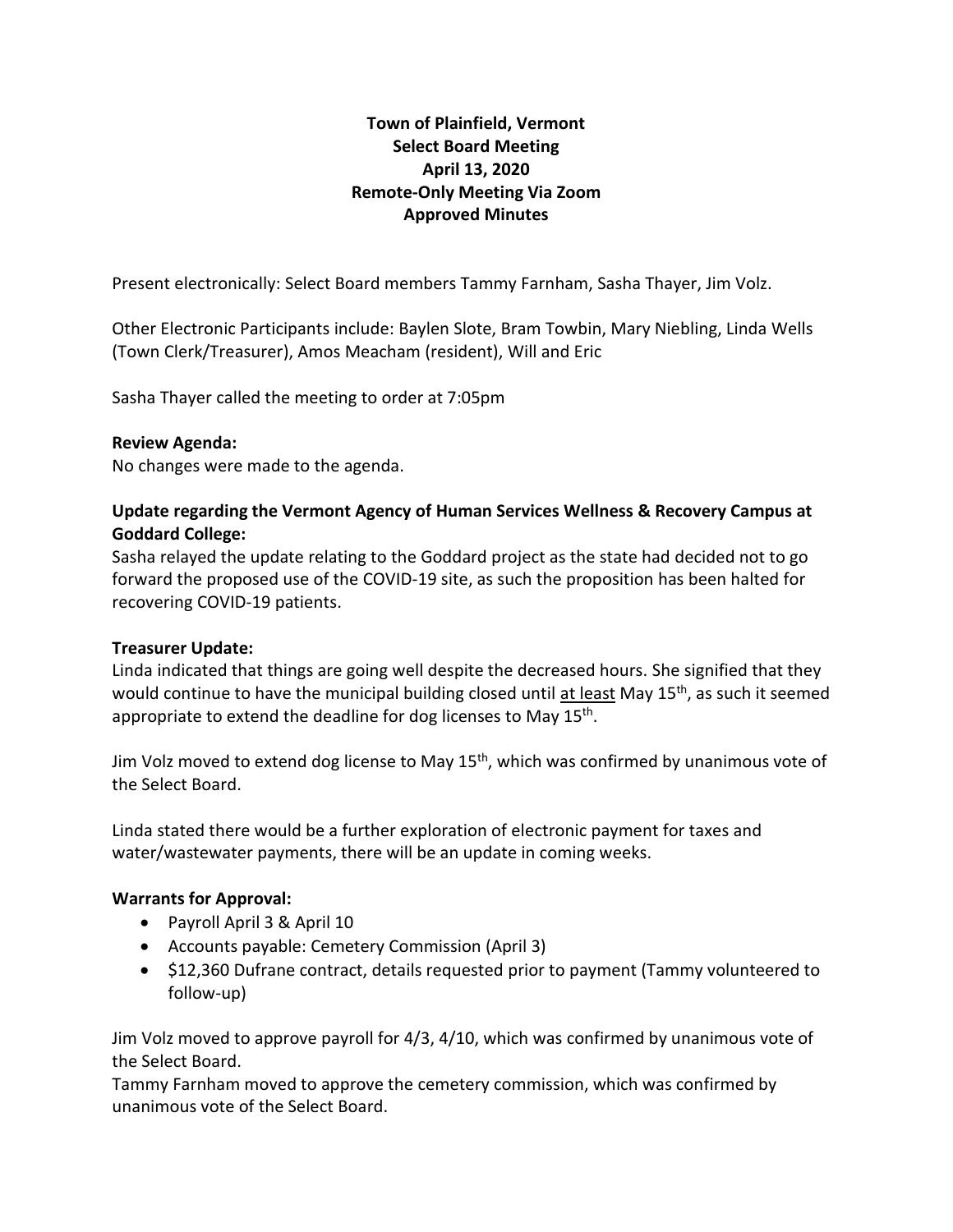Jim Volz indicated that the warrant for the Dufrane payment would be held until an itemized bill is received with more details.

After reviewing the March 3 Town Meeting minutes, Jim Volz moved to approve the minutes, which was confirmed by unanimous vote of the Select Board.

## **Fleet Permits Pending Approval Include:**

- Agri-Mark
- Boarderline Trucking
- Conneticut valley Trucking
- Fred Vance Trucking
- G.W. Tetreault Construction
- Curtis Lumber
- Gills Construction
- Newton Dubois Construction
- Mikilian Crushing
- Hutch Crane
- Pike Industries
- S.D Iserald

Tammy Farnham moved to approve the fleet permits during this meeting, which was confirmed by unanimous vote of the Select Board. Due to the inaccessibility to the Town Clerks Office at this time, Jim Volz moved to authorize Linda to sign fleet permits, which was confirmed by unanimous vote of the Select Board.

## **Road Report:**

Bram Towbin indicated there is one major culvert project on East Hill, that has been slowed due to a determination was made to get a hydraulic study done.

Line painting is intended to cost \$8,500, however, they have been unresponsive due to COVID-19. The payment for the line painting will be split into two separate payments.

Evaluation of the differences and recommendations for the bucket loader purchase have not yet been received, Bram Towbin suggested that he will have them ready for the next meeting. Bids were received by Linda Wells for each loader, however, the proposal needs to include commentary from the road crew regarding preference and pros and cons of each machine. All information will be gathered before next meeting for further discussion. This topic has been added to the agenda for 4/27.

## **Agency of Transportation Projects:**

## No additional information.

The lowest bid for the Pedestrian Bridge Project was about double what was budgeted for, and the next closest bid was nearly triple. There is possibility to spend more money on a second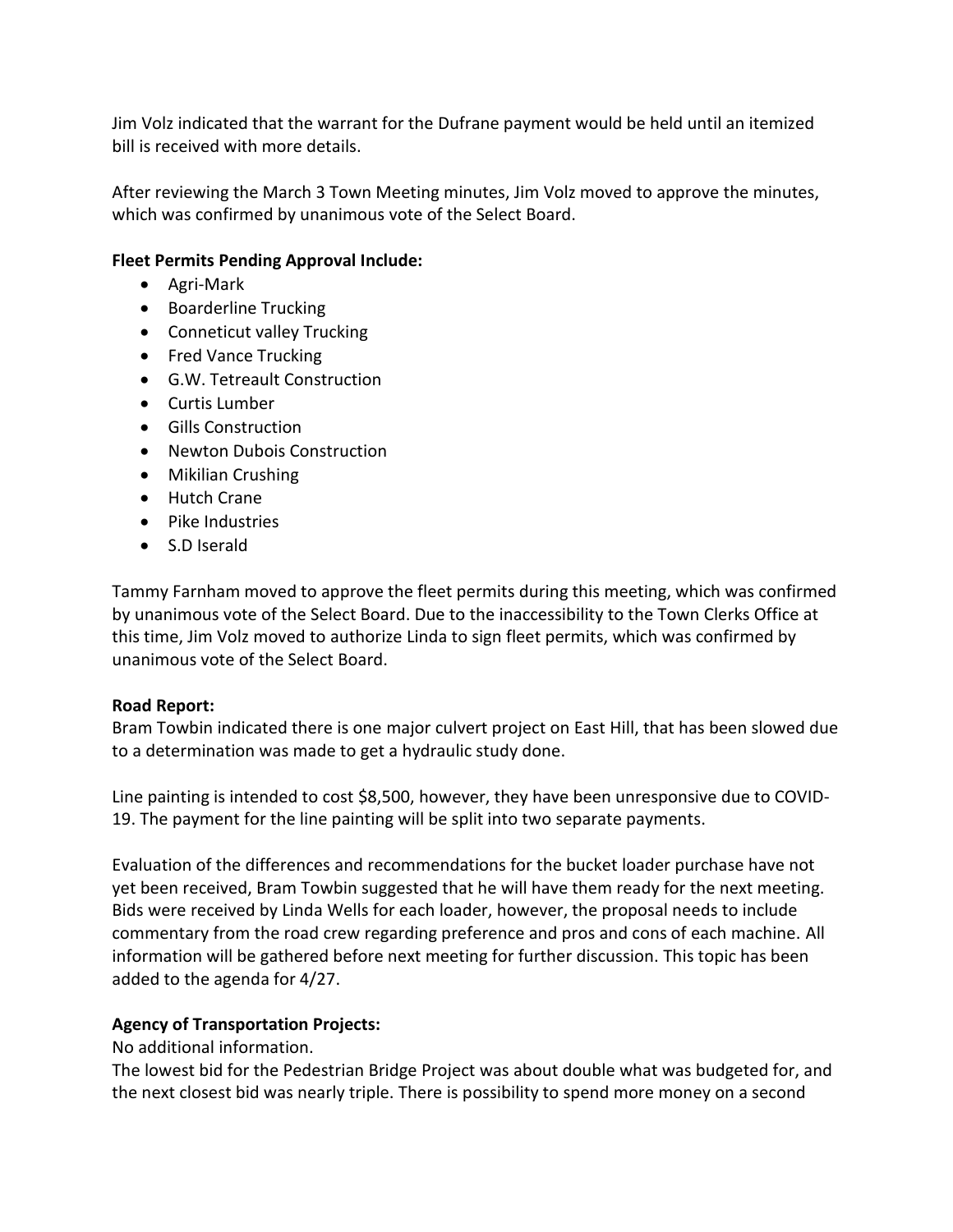opinion from an engineer, with the intent to scale things down. This topic permits for further discussion. This topic has been added to the agenda for 4/27, with the intent to discuss if more information has been gathered.

#### **Board Committees and Commission Meetings:**

Sasha Thayer indicated that at this point board committee and commission meetings have been suspended until further notice. The only feasible way for committees to meet at this point is electronically, which requires structure and security. The discussion included whether there would be one method for holding meetings for the sake of consistency or at the discretion of each committee. Sasha Thayer expressed that public meetings need to be held within a modality that community members can access. If a committee wants to meet virtually, a committee member will need to assume the role of "host" and understand the responsibility of running a public meeting. The platform will need to be included within the agenda to ensure easy accessibility and clarity. It's critical not to marginalize people, and ensure accessibility. Jim Baylen Slote expressed accessibility features of Zoom and the use of the dial-in phone number. With industry standards and increased privacy standards, Zoom has drastically improved. Jim Volz suggested that committees go forward with Zoom and publicize meetings appropriately and if Zoom is not suitable to have an alternative.

Sasha Thayer indicated that it is critical to lay out the expectations and for committee chairs to be responsible for the Zoom meetings. During the meeting on 4/17 (10:30am) the Select Board members will lay out expectations and make a decision. Before the meeting, Sasha Thayer indicated that she would draft a document for committee use to fully understand how to run a meeting for the Town of Plainfield.

Bram Towbin circulated a reference on how to protect yourself from hackers on Zoom, which is a vital component to making virtual meeting a success.

Will expressed familiarity with the Zoom platform and the ease associated with the proper protocols such as a waiting room. Phone numbers can be used in addition to the video conferencing to ease accessibility. Sasha Thayer expressed that the Zoom recording will need to be accessible to community members. It was expressed that in the past meeting minutes have been sufficient and did not require video footage.

This matter will be discussed again on Friday (4/17) to make a final decision, as further research will need to be done regarding getting the Town of Plainfield a Zoom account and allowing chairs to run meetings. A standard practice document will be established for all committees, with a designated host for each committee.

Tammy Farnham motioned to move forward with the use of the Zoom platform for Select Board and committee meetings; further details to be presented on 4/17. Jim Volz added to rescind the suspension of meetings with the pledge for all committees to request permission to use Zoom with a designated "host" to ensure the responsibility. This move was confirmed by unanimous vote of the Select Board.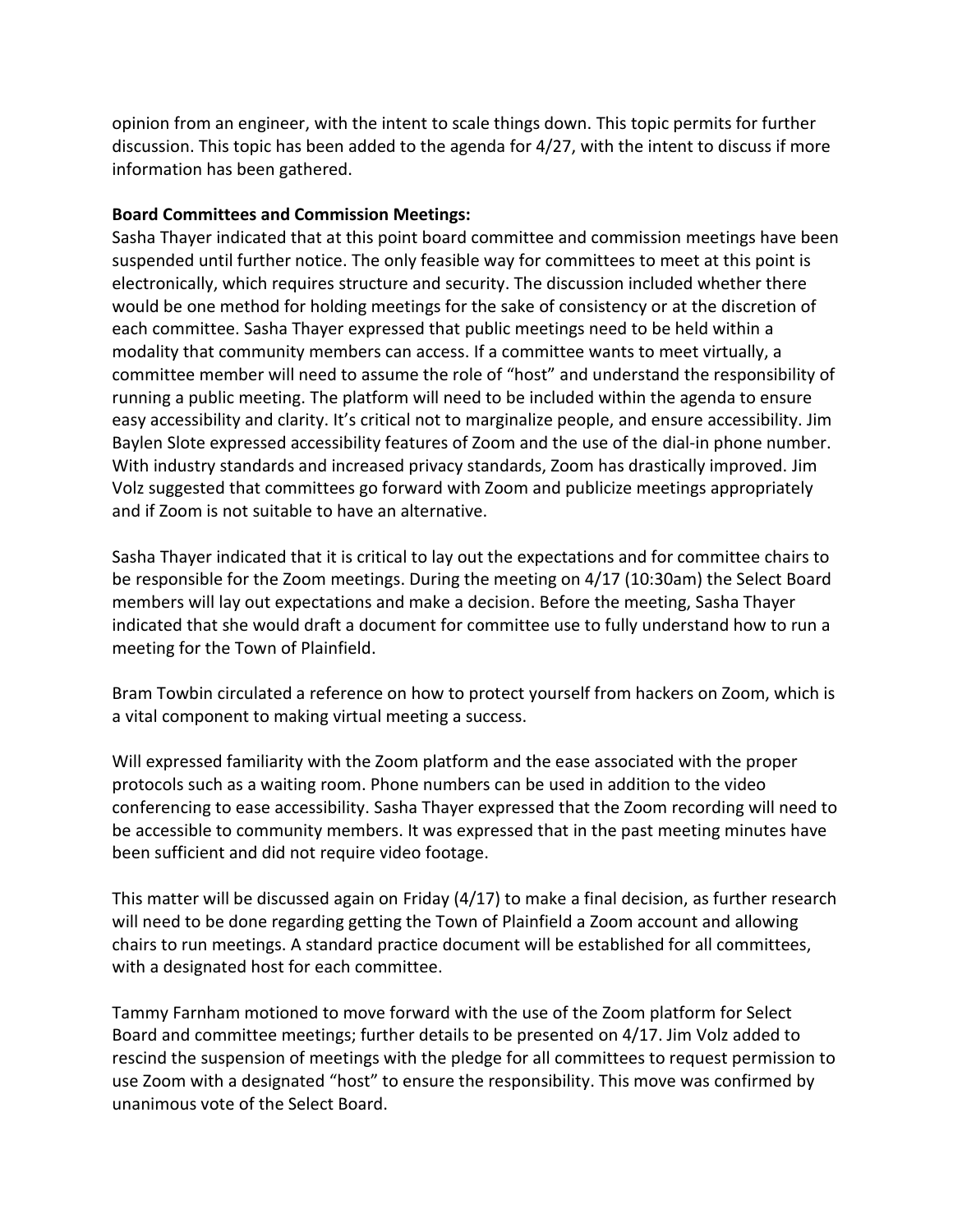#### **Review/Appointments/Reappointments:**

- Animal Control Officer Kate Hayes
- Auditor Mary Etta Chase
- Cemetery Commission Ed Hutchensen (1 person correctly elected), David Spence, Kenley Freeman, Rocky Edison, Alice Morgan

Jim Volz moved to approve the above appointments/reappointments, which was confirmed by unanimous vote of the Select Board.

- Central VT Internet Michael Burnbalm, Jerry Mematt (1-year)
- Central VT State Police Advisory Board Kate Hayes
- Central VT regional Planning commission Bob Asterson
- $\bullet$  1<sup>st</sup> Constable Kate Hayes
- Conservation Becky Ashterson (3-year) and Rose Hall (4-year)

Jim Volz moved to approve the above appointments/reappointments, which was confirmed by unanimous vote of the Select Board.

- Development Review Board Elaine Parker (3-year)
- Emergency Management Director Sasha Thayer
- Energy Coordinator Bob Atchensen
- EMT Captain Jonathan Matthews
- 1<sup>ST</sup> Asst. Fire Chief Jonathan Matthews
- 2<sup>nd</sup> Ass. Fire Chief Andy Hebert
- Fire Chief Greg Light
- Deputy Chief Gary Graves

Jim Volz moved to approve the above appointments/reappointments, which was confirmed by unanimous vote of the Select Board.

- Highway administrator/Road Forman Mike Nolan
- Social Concerns TBD, waiting on all candidates
- Water and Waste Water Commissions Josh Pitts
- Register Linda Wells

Jim Volz moved to adopt the above appointments/reappointments, which was confirmed by unanimous vote of the Select Board.

The remainder of the reappointments/reappointments will be discussed next meeting 4/27.